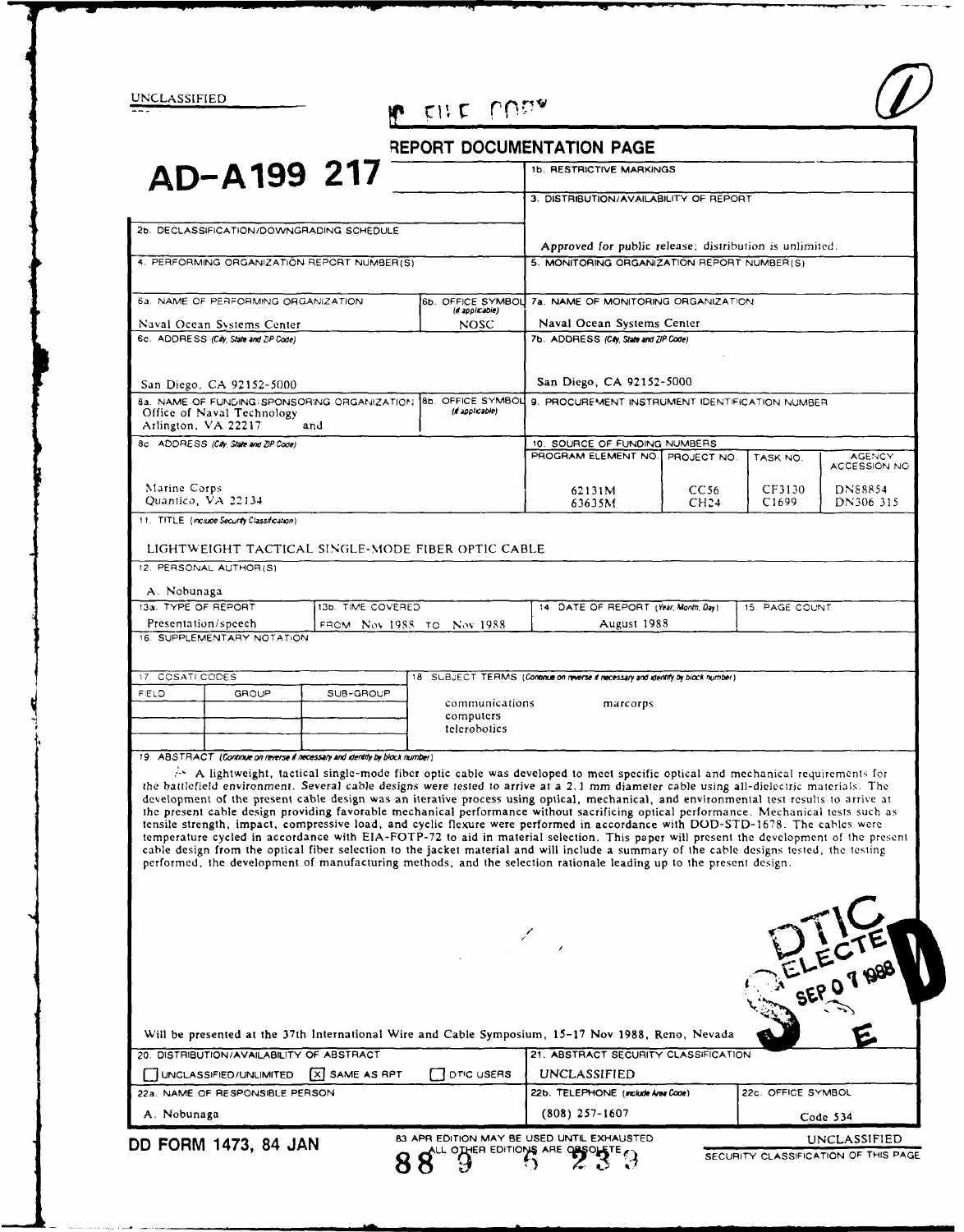## Lightweight Tactical Single-Mode Fiber Optic Cable

A. Nobunaga, T. Stamnitz Naval Ocean Systems Center Kailua, Hawaii 96734

#### Abstract

A lightweight, tactical single-mode fiber optic cable was developed to meet specific optical and mechanical requirements for the battlefield environment. Several cable designs were tested to arrive at a 2.1 mm diameter cable using all-dielectric materials. The development of the present cable design was an iterative process using optical, mechanical, and environmental test results to arrive at the present cable design providing favorable mechanical performance without sacrificing optical performance. Mechanical tests such as tensile strength, impact, compressive load, and cyclic flexure were performed in accordance with DOD-STD-1678. The cables were temperature cycled in accordance with EIA-FOTP-72 to aid in material selection. This paper will present the development of the present cable design from the optical fiber selection to the jacket material and will include a summary of the cable designs tested, the testing performed, the development of manufacturing methods, and the selection rationale leading up to the present design.

#### Background

The goal was to develop a cable with the smallest diameter and weight to minimize the storage volume without sacrificing communication quality. Applications for the small cable range from point-to-point communication links to tethers for remotely controlled vehicles, where space is limited. Use of present communication cables are prohibited in these applications. The requirements for this cable included:

- **1.** Lightweight
- 2. Small diameter
- 3. Tensile strength > **100** pounds
- 
- 5. Rugged construction 1998 1999 1999 NTIS GRAAI
- 6. Low optical attenuation at 1300 and 1550 nm **:710** TAB
- 7. Bending loss insensitive



Dist Special

 $\mathbf{1}$